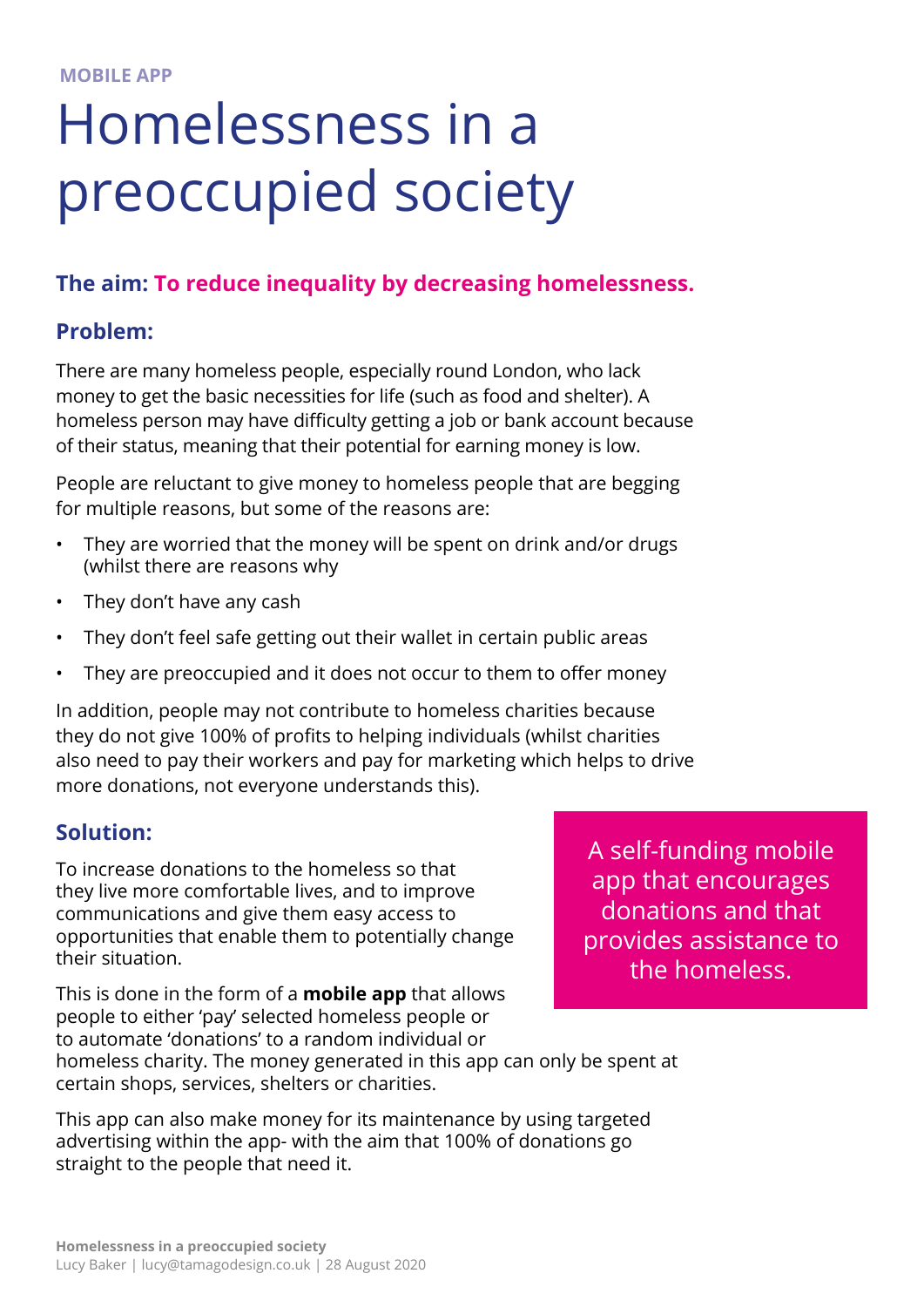



*\*Please note these are rough mockups, not final designs*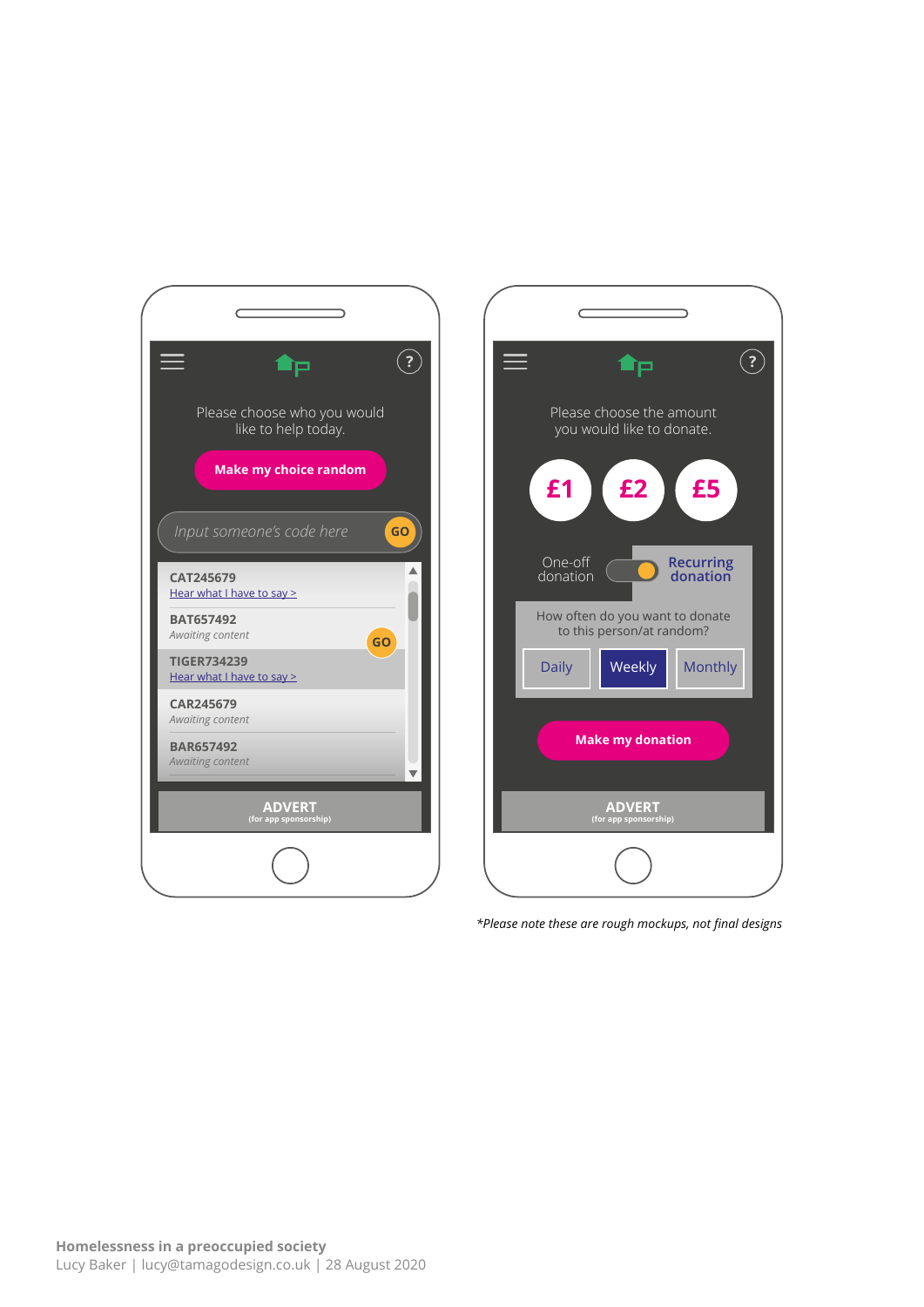## **The benefits:**

- 1. It is safer for the homeless people because they do not necessarily have to be begging on the streets to earn money.
- 2. People can still choose to give cash to homeless people, but those that do not want to give cash can do so via their mobile phone (which most people have).
- 3. Setting automated payments means that more money is donated. Could trigger this to be daily/weekly/monthly.
- 4. Multiple donation amounts can be suggested to encourage people to donate more (suggest £1, £2, £5) - by keeping the higher amount still affordable it allows people to feel good about what they are doing.
- 5. Potential to allow people to save for a deposit for a property to rent.
- 6. By anonymising some information, the donations can be given regardless of race/age/gender/sexual orientation. No pictures.
- 7. Can set up so that the homeless people themselves can choose whether they want to receive donations (turn on/off).
- 8. Could potentially auto sort so that those which receive a lower amount of donations are randomly bumped up the app, compared to those who are receiving many donations that day.
- 9. Homeless people can share stories if they want others to understand the myriad reasons why people become homeless.
- 10.Shelters can advertise their location and availability directly to the homeless. Also other services such as medical aid and food banks.
- 11.Homeless people can advertise their skills to potential employers. The employers should be carefully vetted, so that they do not take advantage of vulnerable people.
- 12.Jobs can be advertised towards homeless people directly in the app. The employers should be carefully vetted, so that they do not take advantage of vulnerable people.
- 13.Voluteering efforts could be directly advertised to homeless people. Suggest that these are short term, but that will help to build a CV or relieve some of the daily boredom. These would need to be carefully vetted.
- 14.Education opportunities can be directly advertised to homeless people.
- 15.The app generates its own money, which means that with greater usage 100% of donations will go to the people affected.
- 16.This could help to increase charity donations too.

Donations can keep people alive, but enabling choice keeps people living.

**Note:** Whether you are homeless yourself or someone that is donating to the homeless, the app front end should not appear obviously different to avoid discrimination in work places and other environments.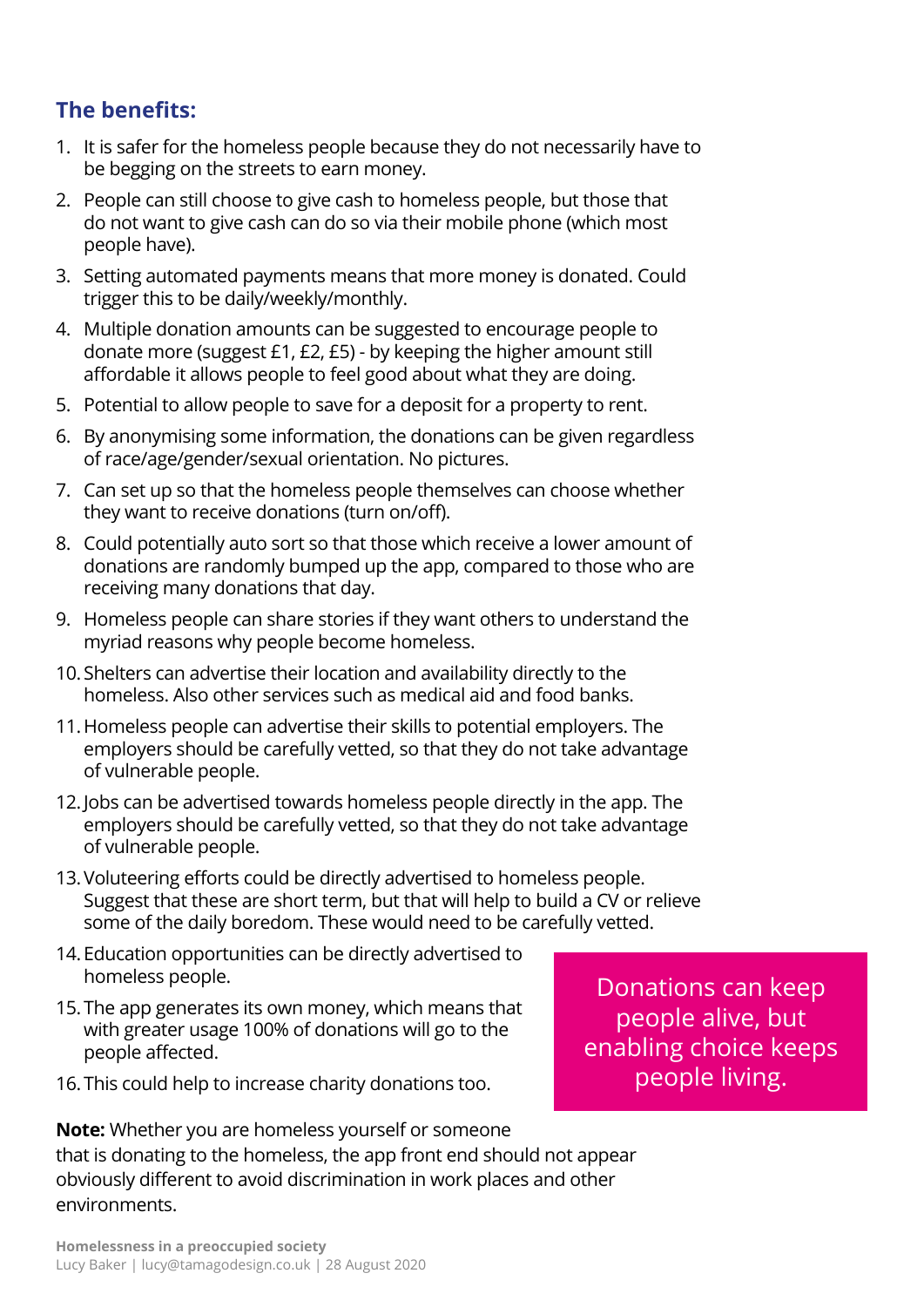# **Homelessness in a preoccupied society** Lucy Baker | lucy@tamagodesign.co.uk | 28 August 2020

# **How does it work - for the homeless person?**

At a shelter or other reputable place a homeless person is given a code. This could be a username instead, but the important thing is to anonymise the person to avoid discrimination.

- 1. If the homeless person does choose to beg, they can give their code to someone to sponsor them through the app - either with a one-off donation or something that allows them to set up a regular donation. *Suggest that initially these codes are written on cards which encourage people to download the app.*
- 2. If the homeless person does not wish to beg, they can still receive donations through the app itself. Again, allowing either a one-off donation or a regular donation.

The payments can either be downloaded on to their own phone or something like a gift card (which looks like a normal credit/debit card) can be supplied by reputable places that carry the balance earned.

This balance can be used to pay for items (e.g. food/drink/clothes), services (e.g. hairdressers) or accommodation (e.g. overnight shelter) at participating retailers or venues.

Communicating options for those in uncertain accommodation gives them greater ability to change their situation.

Additionally participants should be able to:

- Post their skills to potential employers sympathetic with their living conditions.
- Look for jobs with suitable employers.
- Look for volunteer opportunities with pre-vetted organisations.
- Find out where they can get education to improve their prospects.
- Find the nearest shelter, or where they can receive medical and other forms of aid.
- Have the ability to input some text (e.g. their experience or a note of thanks) to help encourage donations.